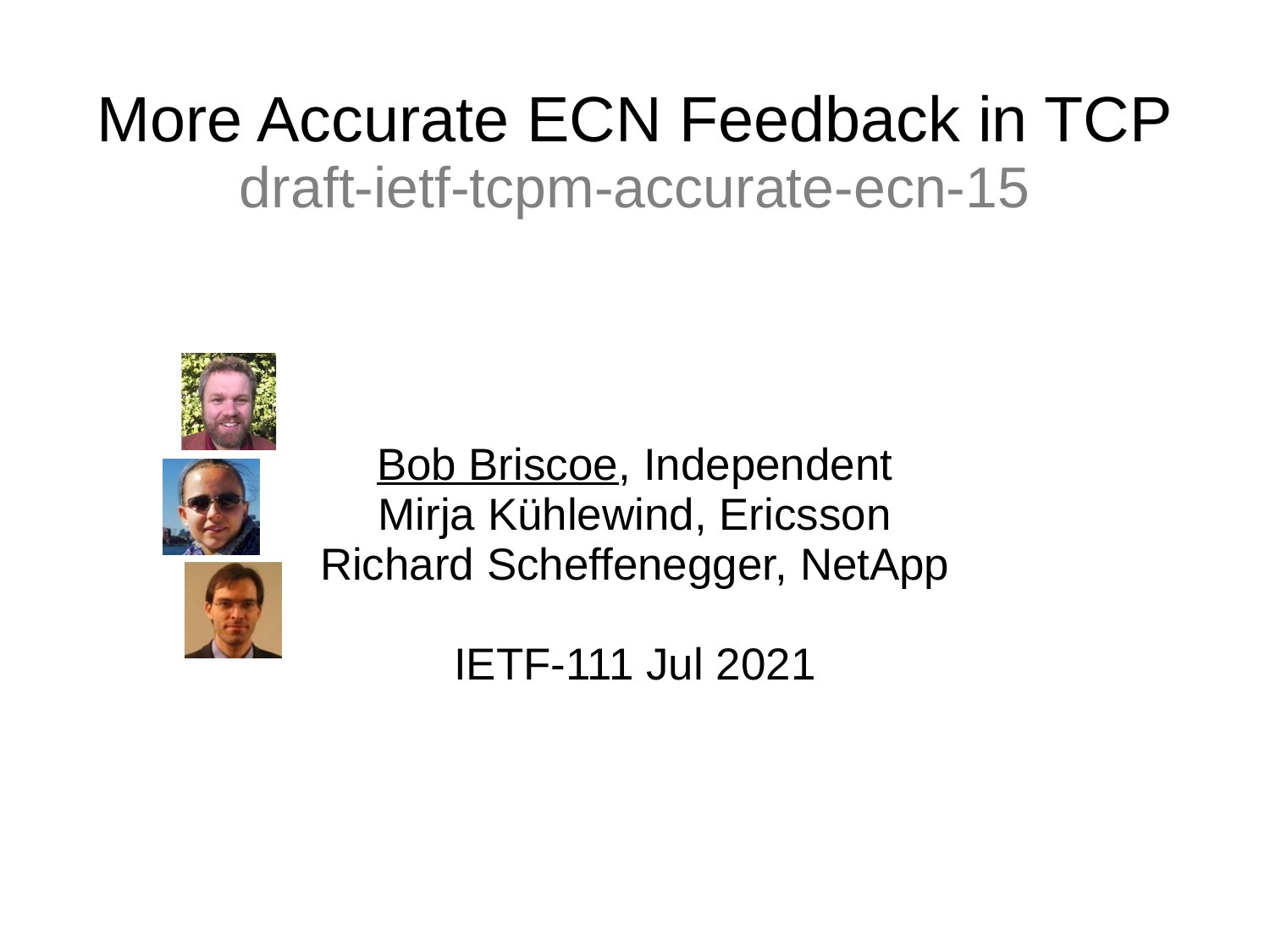#### Solution (recap) Congestion extent, not just existence

- AccECN: Change to TCP wire protocol
	- Repeated count of CE packets (ACE) essential
	- and CE bytes (AccECN Option) supplementary

| 0                                                                                                                                                                          |             | 1 2 3 4 5 6 7 8 9 0 1 2 3 4 5 6 7 8 9 0 1 2 3 4 5 6 7 8 9 0 1 |  |  |  |  |  |  |  |  |  |  |  |  |                |  |  |  |  |
|----------------------------------------------------------------------------------------------------------------------------------------------------------------------------|-------------|---------------------------------------------------------------|--|--|--|--|--|--|--|--|--|--|--|--|----------------|--|--|--|--|
| Port no's, Seq no's                                                                                                                                                        |             |                                                               |  |  |  |  |  |  |  |  |  |  |  |  |                |  |  |  |  |
| S<br>F<br>  Res-<br>U<br>P<br>A<br> R <br>Data<br>$\vert$ C $\vert$<br>$\mathbbm{I}$<br>S[S Y]<br>Offset   erved   ACE  <br>R<br>Window<br>H[T N]<br>$\mathbf N$<br>K<br>G |             |                                                               |  |  |  |  |  |  |  |  |  |  |  |  |                |  |  |  |  |
|                                                                                                                                                                            |             | Checksum                                                      |  |  |  |  |  |  |  |  |  |  |  |  | Urgent Pointer |  |  |  |  |
|                                                                                                                                                                            | TCP Options |                                                               |  |  |  |  |  |  |  |  |  |  |  |  |                |  |  |  |  |
| AccECN Option, length: min 2B, typ 5/8B, max 11B                                                                                                                           |             |                                                               |  |  |  |  |  |  |  |  |  |  |  |  |                |  |  |  |  |
| TCP Options                                                                                                                                                                |             |                                                               |  |  |  |  |  |  |  |  |  |  |  |  |                |  |  |  |  |

- Key to congestion control for low queuing delay
	- 0.5 ms (vs. 5-15 ms) over public Internet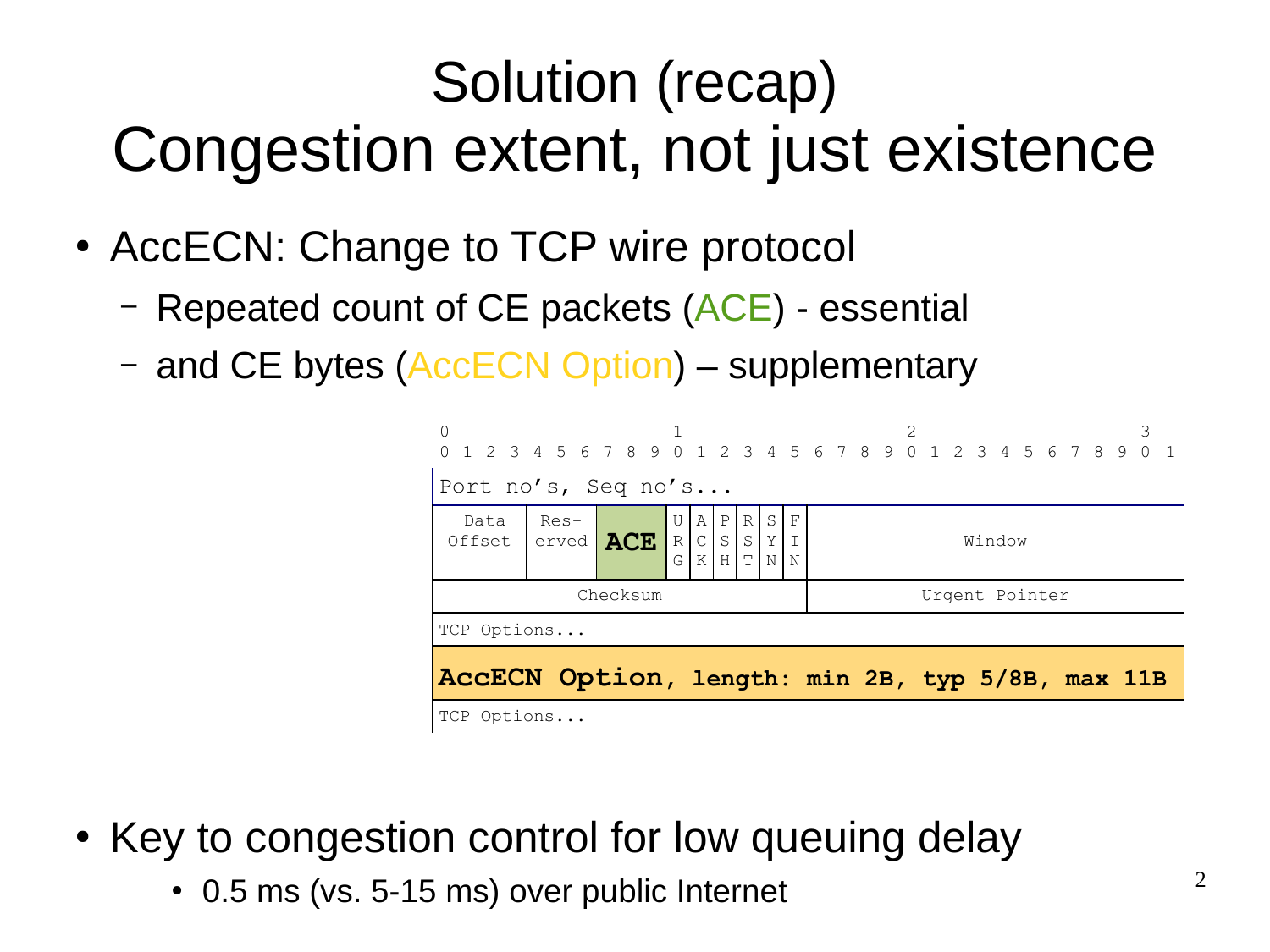# Implementation & Testing

- Linux v5.10 AccECN implementation [Ilpo]
	- <https://github.com/L4STeam/linux>
	- now works with all Congestion Control (CC) modules (Cubic, BBRv2, Prague, DCTCP, Reno, …)
	- enables A-B testing of CCs with consistent feedback code
- Also minimalist FreeBSD implementation (w/o TCP Option) of draft-09++ [RScheff]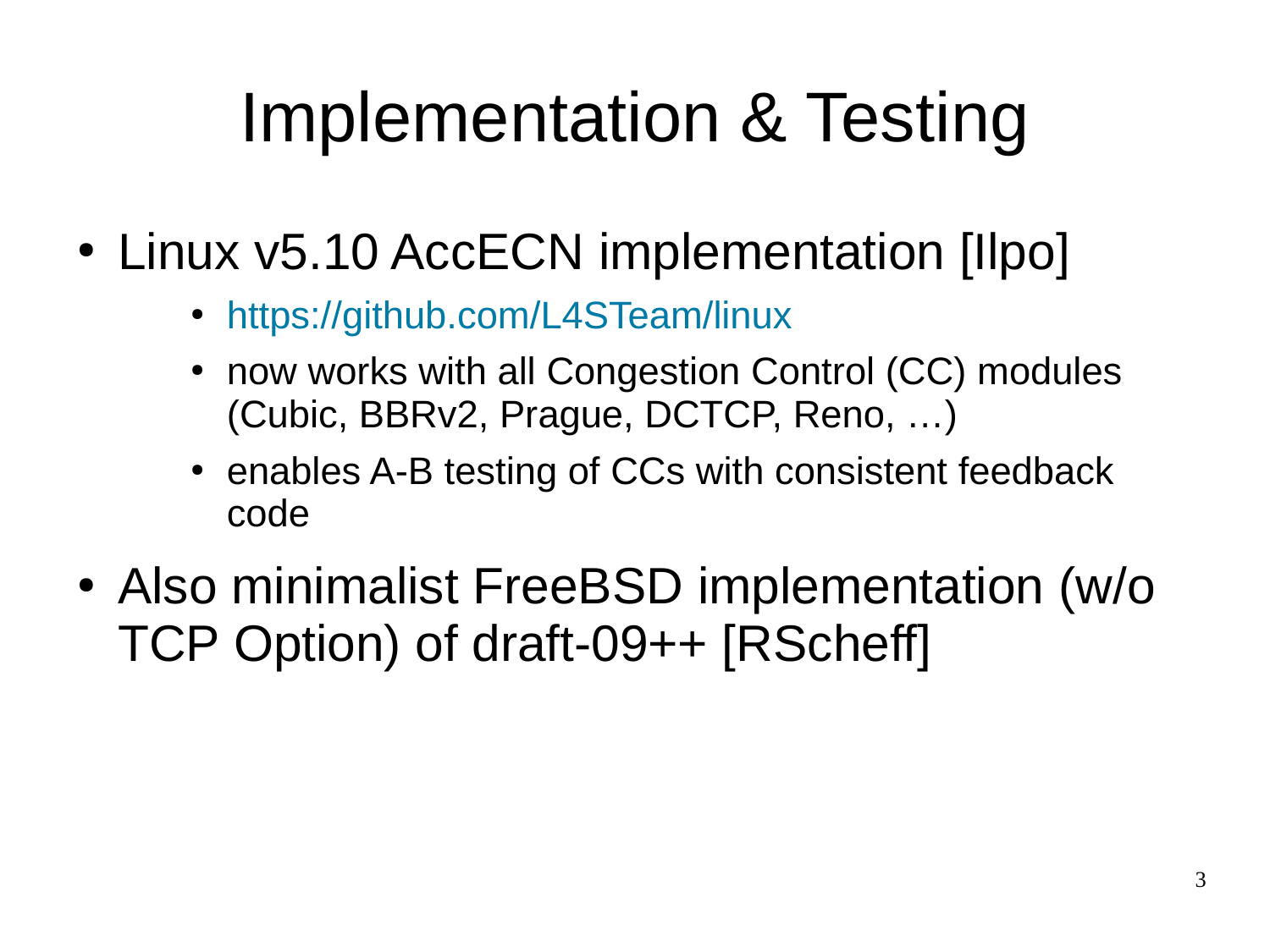# AccECN and ACK Filtering

- Extensive testbed evaluation [Ilpo]. Ongoing
	- Wide area testing also needed
- Interim results compare the 4 degrees of feedback support shown
- Various traffic scenarios and AQMs
	- on-off (step) and spaced (probabilistic) ECN markings
- Built/building models of ACK filters
	- $\cdot$  focus on worst-cases up to 1/34 packets ACK'd, and not 'TCP-smart'
	- modelling closed source boxes is challenging
- Built/building simple heuristics for AccECN to fill the gaps

|           | <b>ACCECN TCP</b><br>Option (3*24b) | <b>ACE</b><br>(3b) | <b>DCTCP f/b</b><br>(1b) | <b>With ACK filtering</b>         |
|-----------|-------------------------------------|--------------------|--------------------------|-----------------------------------|
| alwaysopt |                                     |                    | $\blacksquare$           | As good as without filtering      |
| minopt    | <b>Minimum</b>                      |                    | $\blacksquare$           | As good as without filtering      |
| noopt     | $\blacksquare$                      |                    | $\sim$                   | Usually good, some poor scenarios |
| dctcpfb   | $\blacksquare$                      |                    |                          | Sometimes good, unpredictable     |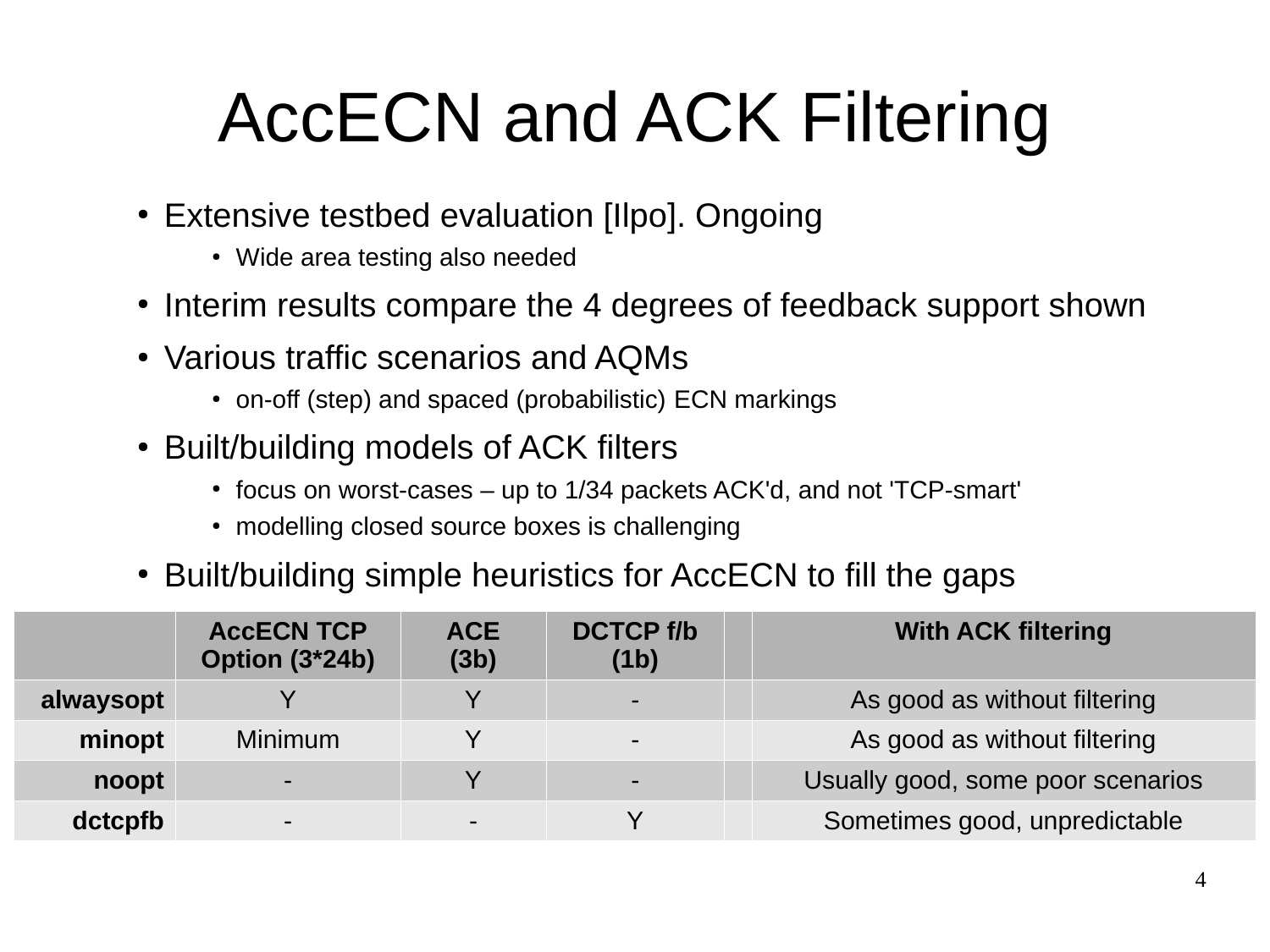### How often to ACK ACKs?

An AccECN Data Receiver:

- SHOULD emit an ACK whenever a data packet marked CE arrives after the previous packet was not CE.
- MUST emit an ACK once 'n' CE marks have arrived since the previous ACK**.**.

|                                   |                          | min SHOULD | max |
|-----------------------------------|--------------------------|------------|-----|
| if newly delivered data to ack    | $\overline{\phantom{0}}$ |            |     |
| if no newly delivered data to ack |                          |            |     |

- Intentions:
	- rapid feedback at congestion onset
	- reduce risk of double wrap of 3-bit ACE counter
- 2nd bullet could lead to ACKs of ACKs (first bullet deliberately doesn't)
	- 'OK in principle': ACKing new information (new CE marks)
	- to maintain cwnd during idles, or ready for adding ACK CC
	- 'n' no less than 3 to strongly damp potential ACK ping-pong

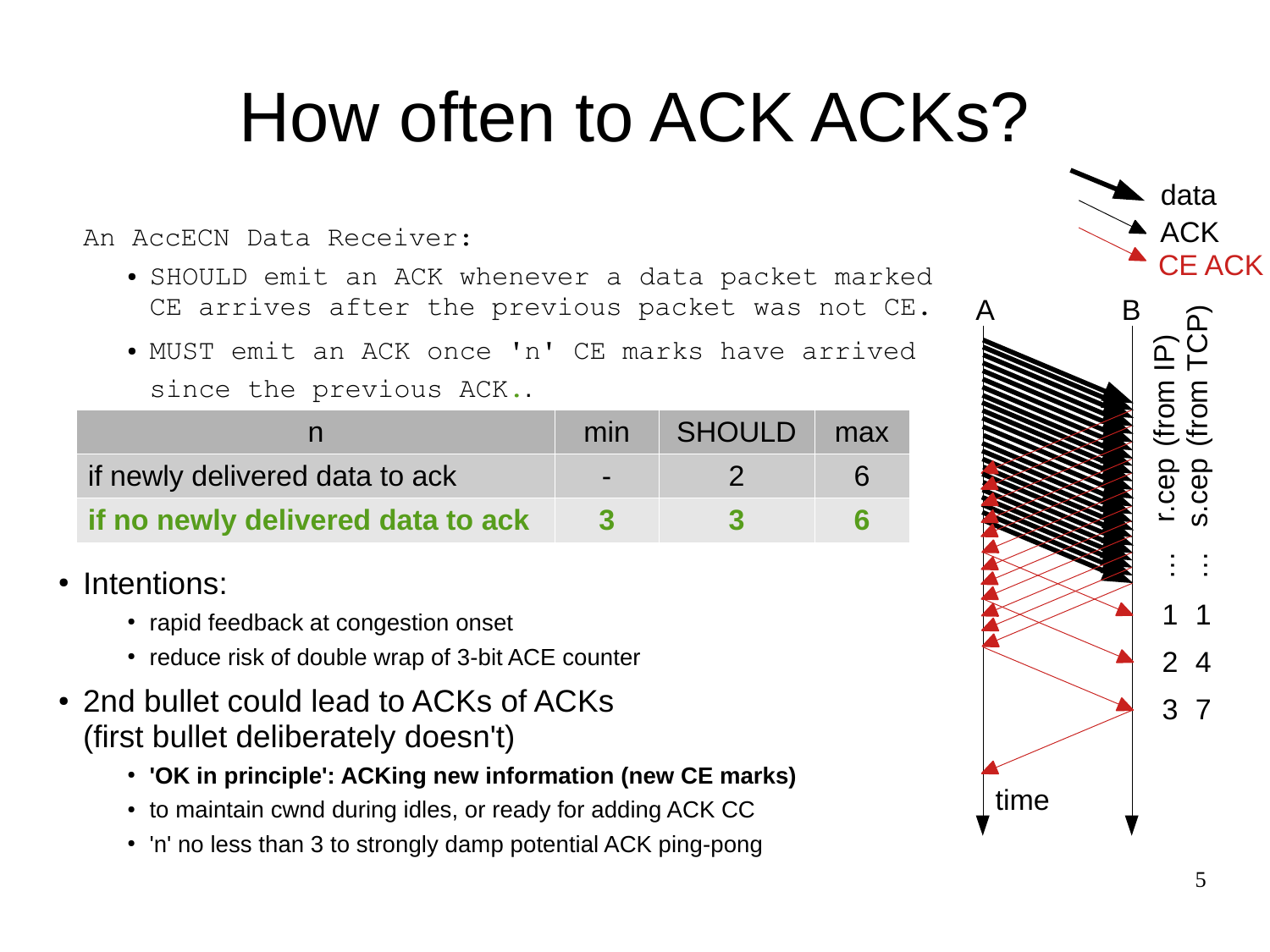## Distinguishing ACKs of ACKs from DupACKs

- ACKs of ACKs could be DupACKs [Yoshi]
	- if ACK stream CE marked
	- and data volleys take turns
- SHOULD implement extra DupACK test
	- not a DupACK if either is true:
		- SACK negotiated, but no SACK on the ACK
		- or using timestamps, and ACK sent before oldest unack'd data
- If extra test is not implemented
	- SHOULD NOT send ECN-capable pure ACKs

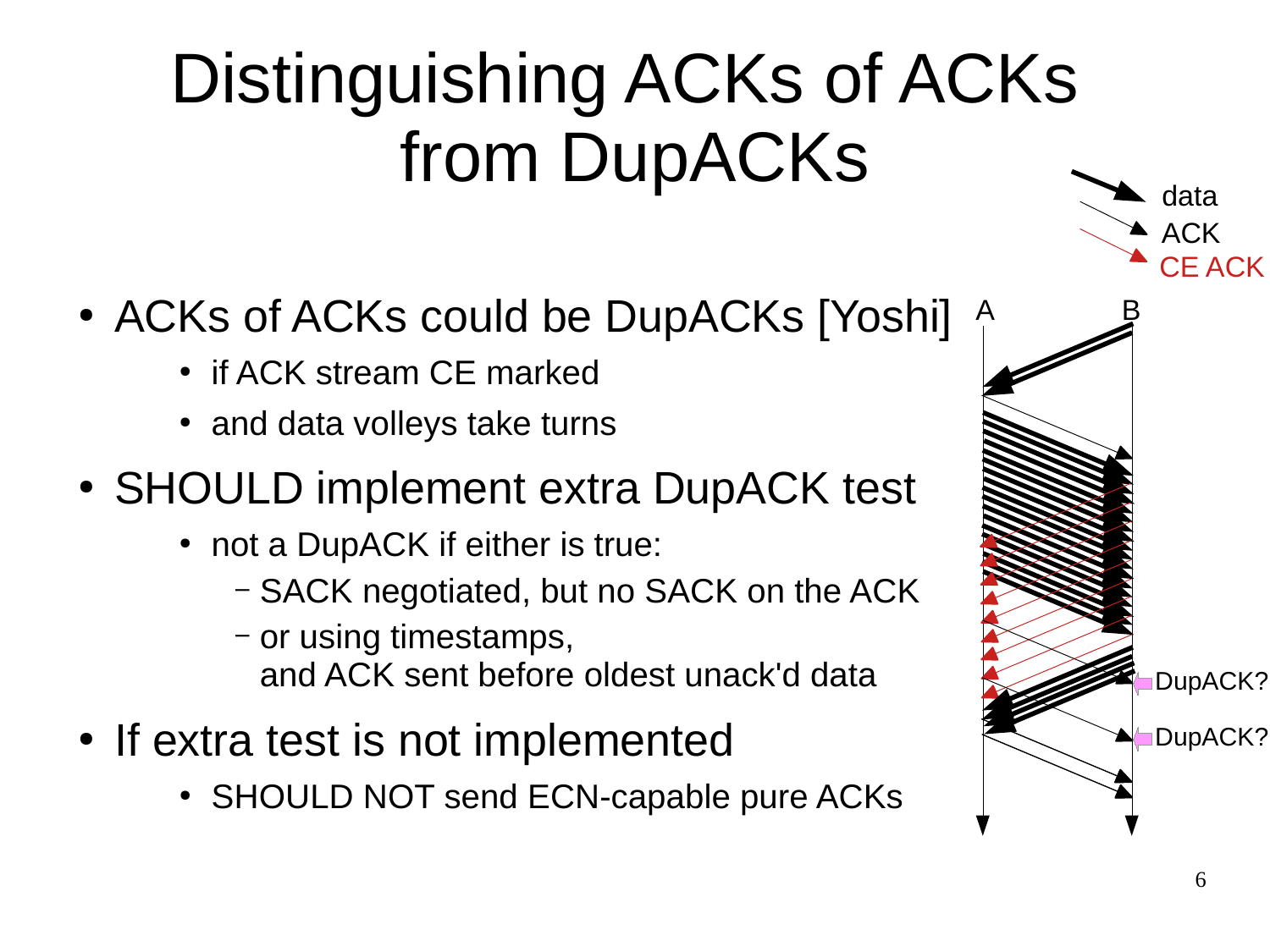# How often to ACK during a burst?

- If arrivals are processed as one burst (e.g. LRO/GRO)
- Does Receiver emit back-to-back ACKs? [Neal]
	- 1) every 'n' CE marks,
	- 2) every transition to CE?
- Guideline added:
	- both rules SHOULD be interpreted as requiring multiple ACKs to be emitted back-to-back (v similar to DCTCP)
	- If performance-critical, can emit one ACK at the end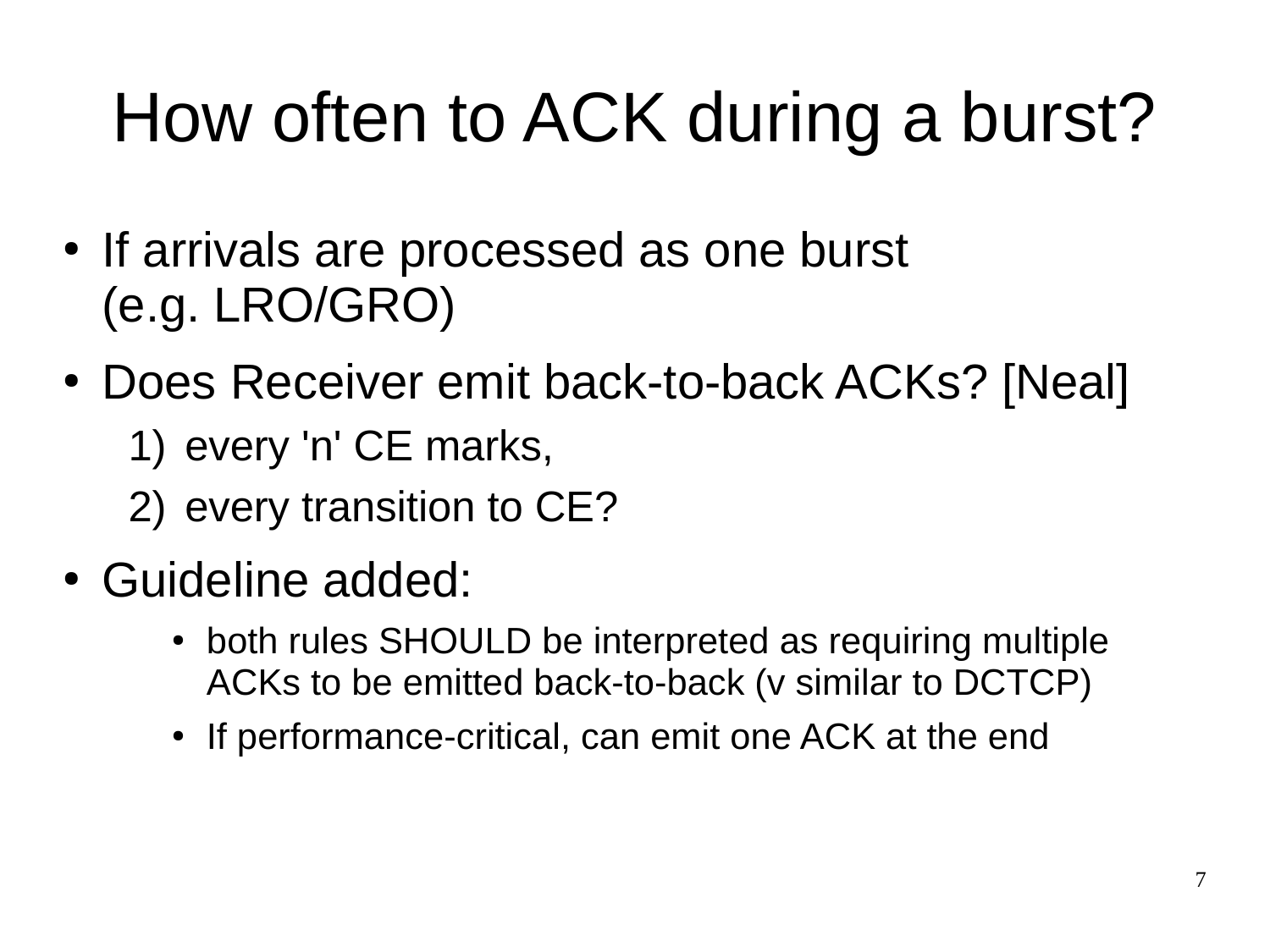## AccECN TCP Option Simplified Usage Rules

| IVIIIWV           | ໋<br>.    | --------------------- |            |
|-------------------|-----------|-----------------------|------------|
| $ N $ $\mu$ $\mu$ | --------- | ーー                    | $\sim$ $-$ |

- When to include an Option (if using the Option at all)?
- SHOULD include option on every ack of new data
	- SHOULD include any counter field that ever changed
- Previously just quidance; now 2 SHOULDs, because:
	- You don't know which ACKs will survive ACK filtering
	- So, accurate and simple to include the Option on them all
- Removed requirements:
	- to beacon all fields
	- to emit an ACK when any byte counter changes (left in by accident after earlier edits)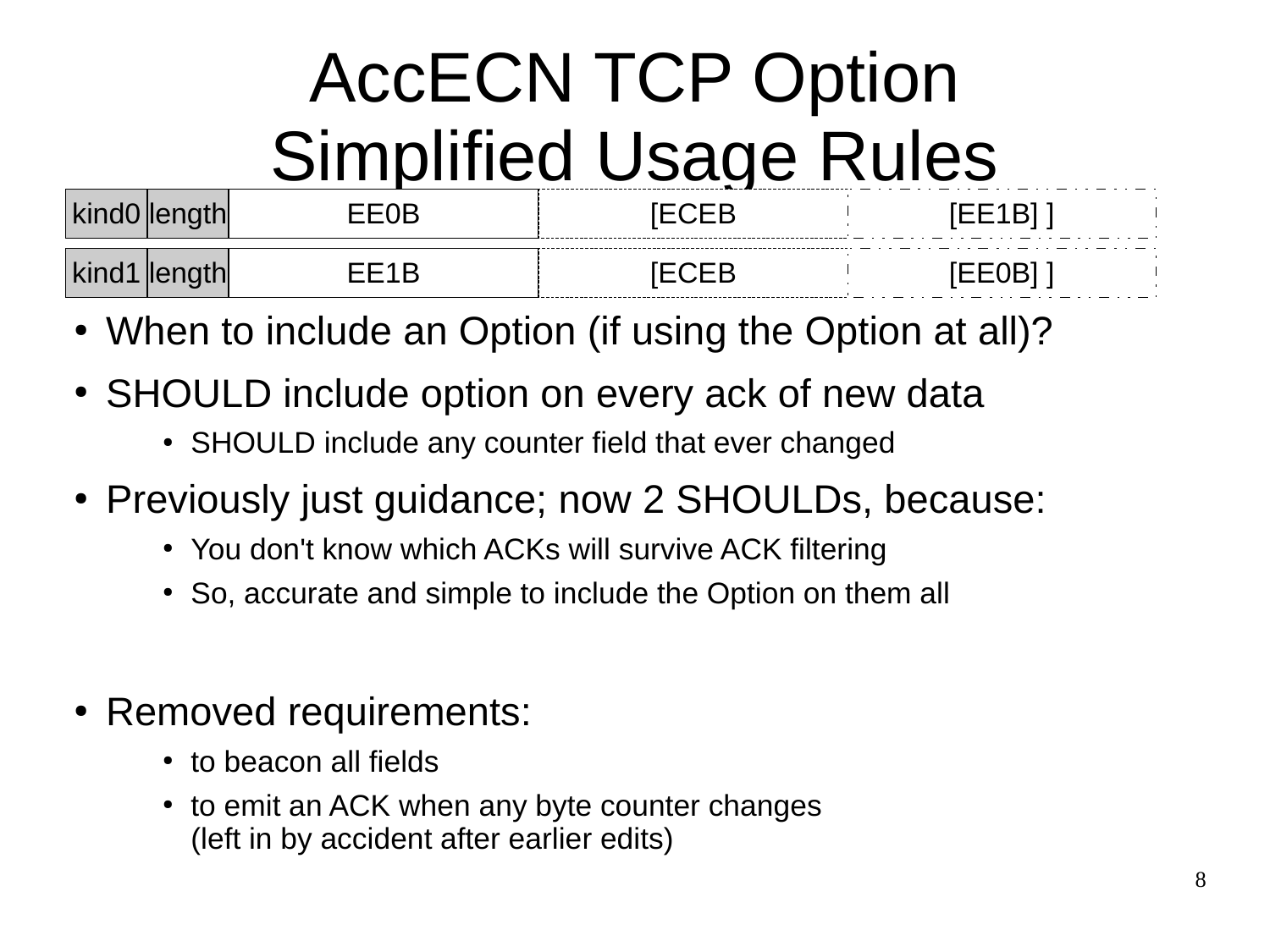#### Status & Next Steps draft-ietf-tcpm-accurate-ecn-15

#### • Recent text tweaking

- e.g. Transparent Middleboxes / TCP Normalizers [Gorry] e.g. Transparent Middleboxes / TCP Normalizers [Gorry]
- checked MUSTs with the eyes of a minimalist implementation
- Ready for WGLC, except
	- Waiting for SECDIR review
	- ACK filter testing ongoing
- draft-ietf-tcpm-generalized-ecn (EXP) draft-ietf-tcpm-generalized-ecn (EXP) dependent on this dependent on this
- April'20 tcpm interim:
	- WG resolved to wait a while for L4S, but go ahead soon if still waiting but go ahead soon if still waiting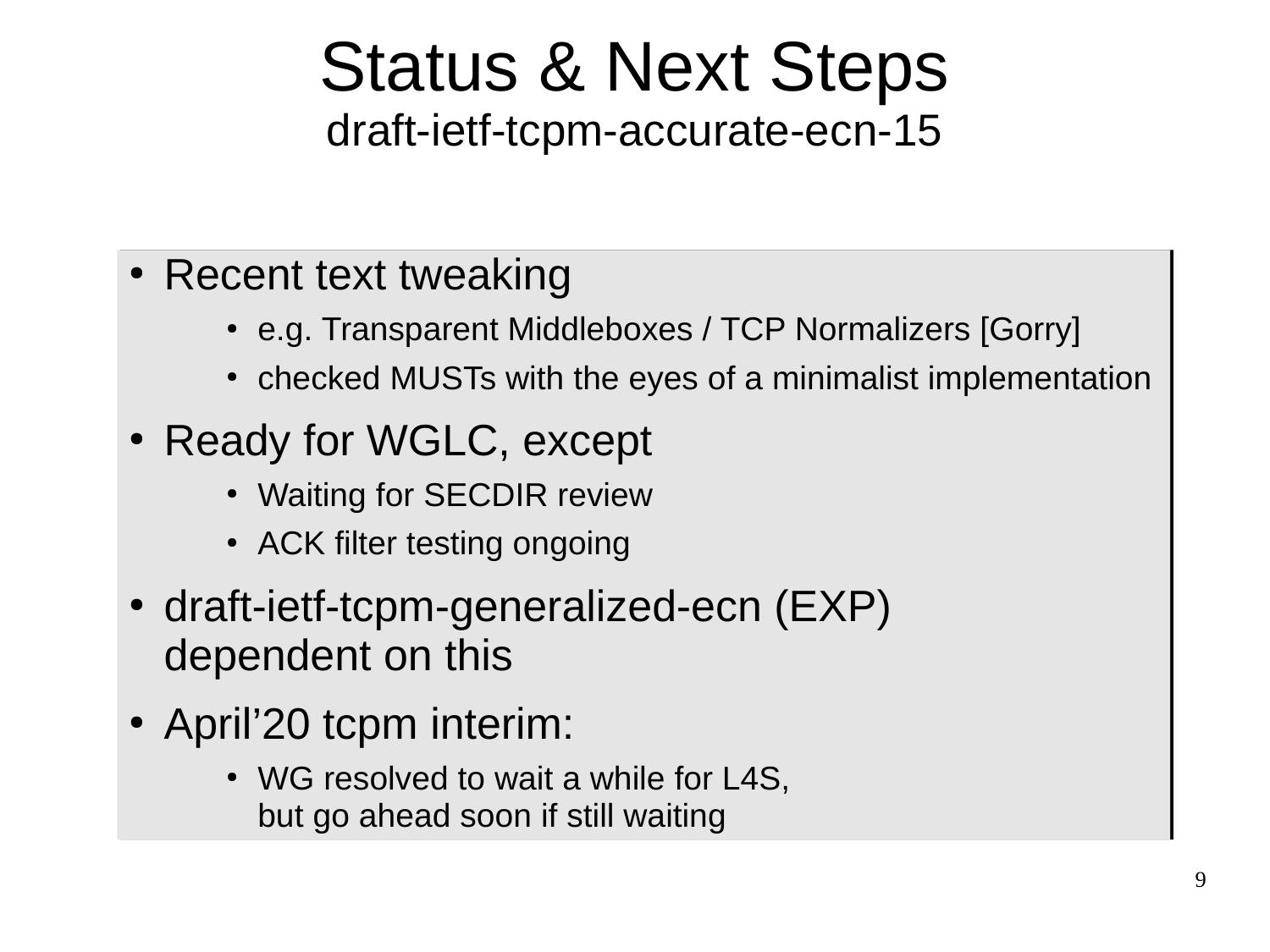#### AccECN